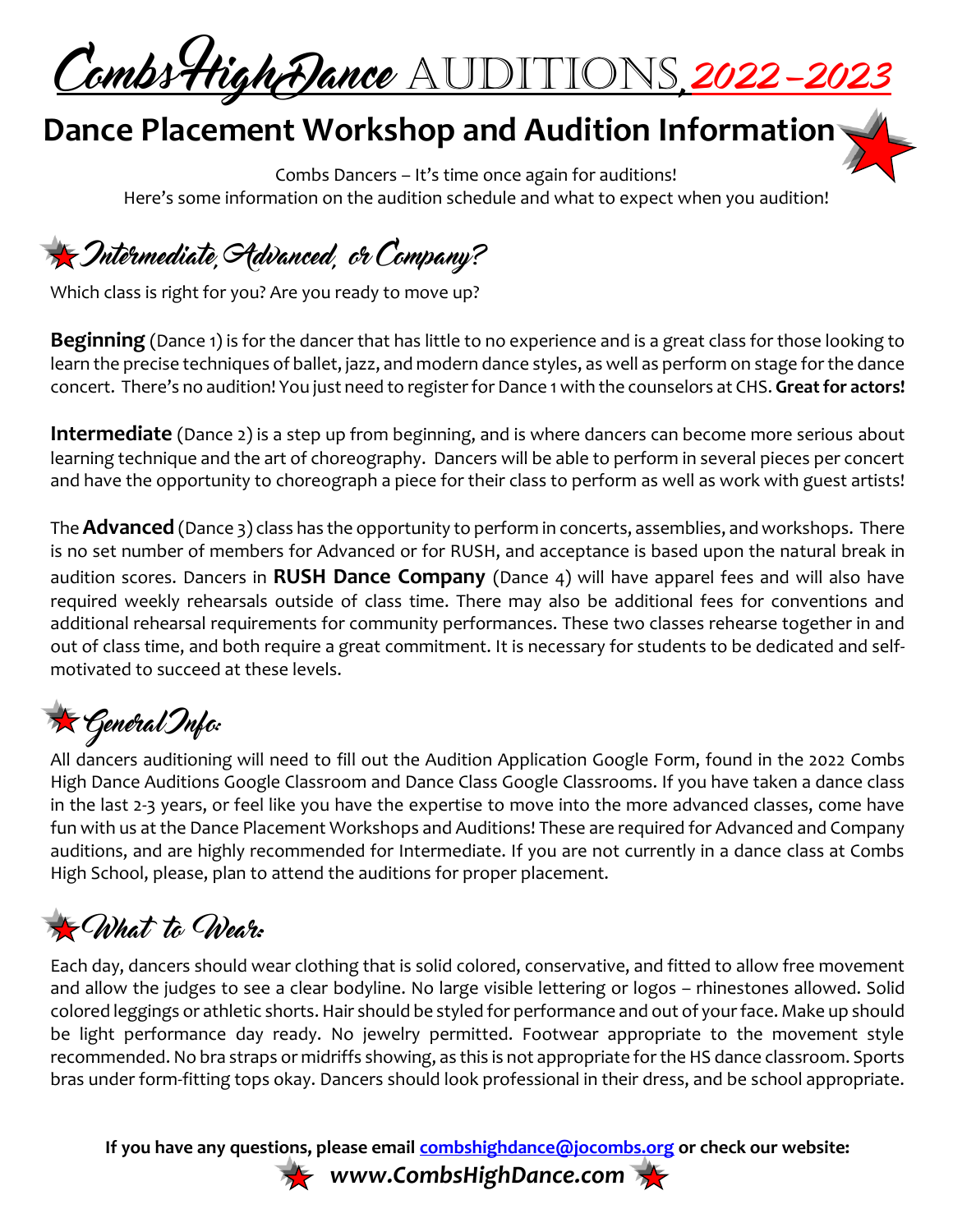

For the auditions on April 7th, you will perform combinations you will learn in the Audition Workshops on April 5<sup>th</sup> and 6<sup>th</sup> in the Combs High Dance Studio at the CPAC, so please plan to attend all three dates. Learning videos of these combinations will be recorded and available for review in the Audition Google Classroom on the Workshop dates, but it's definitely easier to learn in person!

#### **Audition Google Classroom:**

The Google Classroom Opens on March 15<sup>th</sup>, so make sure to join ASAP so you have access to the Audition Paperwork early. In the Google Classroom, you'll find an Application Google Form, Online Consent forms (for solo submission and Social Media postings), and Teacher Evaluations. You will want to have each of these filled out by April 1st.

#### **Workshops:**

CHOREOGRAPHY WORKSHOP: All dancers will learn the Hip Hop and Jazz Dance Combos. The time will be split between warm ups, the hip hop combo (bring street shoes) and the lyrical jazz dance combo (turners, jazz shoes, foot undeez, or barefoot is fine - no socks!). The Workshop is mandatory for auditions, but the recording time is optional for those that do not have space at home to practice and record solos.

- **Hip Hop Combo** This center floor choreography combo will showcase your performance skills and your presentation.
- **Lyrical Jazz Combo**  This center floor choreography combo will showcase your technical skills in ballet, modern, and jazz.

 $\bullet$ 

TURNS AND LEAPS WORKSHOP: All dancers will learn the two Turns and Leaps Combos. The time will be split between warm ups, Combo 1, and Combo 2

- **Turns and Leaps** There will be two different turns and leaps combinations to learn.
	- o Combo 1 will be more challenging and therefore should be performed on your stronger side.
	- o Combo 2 will also be challenging, but not quite as difficult. Perform combo 2 on your weaker turn side.

#### **Additional Material Required:**

If you are auditioning for RUSH or Advanced, you will need to prepare a 1-2 minute solo of your own choreography showcasing the following items and submit it online to the Audition Spreadsheet:

- Leg strength: Leaps, jumps, or kicks demonstrating power in legs
- Turns: Your best turn combo on your dominant side
- Back Flexibility: Backbends, arches, scorpions, king cobra, etc. to demonstrate flexibility of the spine.
- Performance: Happy, sad, excited, lost, confused… show me your character and make me feel with you!
- **NOTE**: Any additional tricks and tech you would like to showcase but don't want in your choreography may be uploaded in a separate video in the Audition Spreadsheet. These may include (but are not limited to) the following:
	- o Aerials
	- o Handsprings or Headsprings
	- o Kip Ups
	- o Leg Hold Turns or Scorpions
	- o Walkovers or Chest Rolls
	- o Toe Rises or Toe Falls
	- o Any other trick you'd like to demonstrate mastery

Please, schedule a meeting with Mrs. Carson if you are auditioning for RUSH for more information on RUSH Requirements.

#### **Auditions:**

The in-person auditions begin with **CHS students checking in at 2:30pm and CMS at 4:30pm**. All combos including the Hip Hop combo, the Lyrical Jazz combo, and the two Turns Combos will be a live performance (in front of the judges). The solo auditions and the additional tricks and tech videos must be submitted in the Google Classroom to the Audition Spreadsheet by April 6<sup>th</sup> at 8:00 pm for Judges Review prior to the April 7<sup>th</sup> Audition Date.

**If you have any questions, please email [combshighdance@jocombs.org](mailto:combshighdance@jocombs.org) or check our website:**

**www.CombsHighDance.com**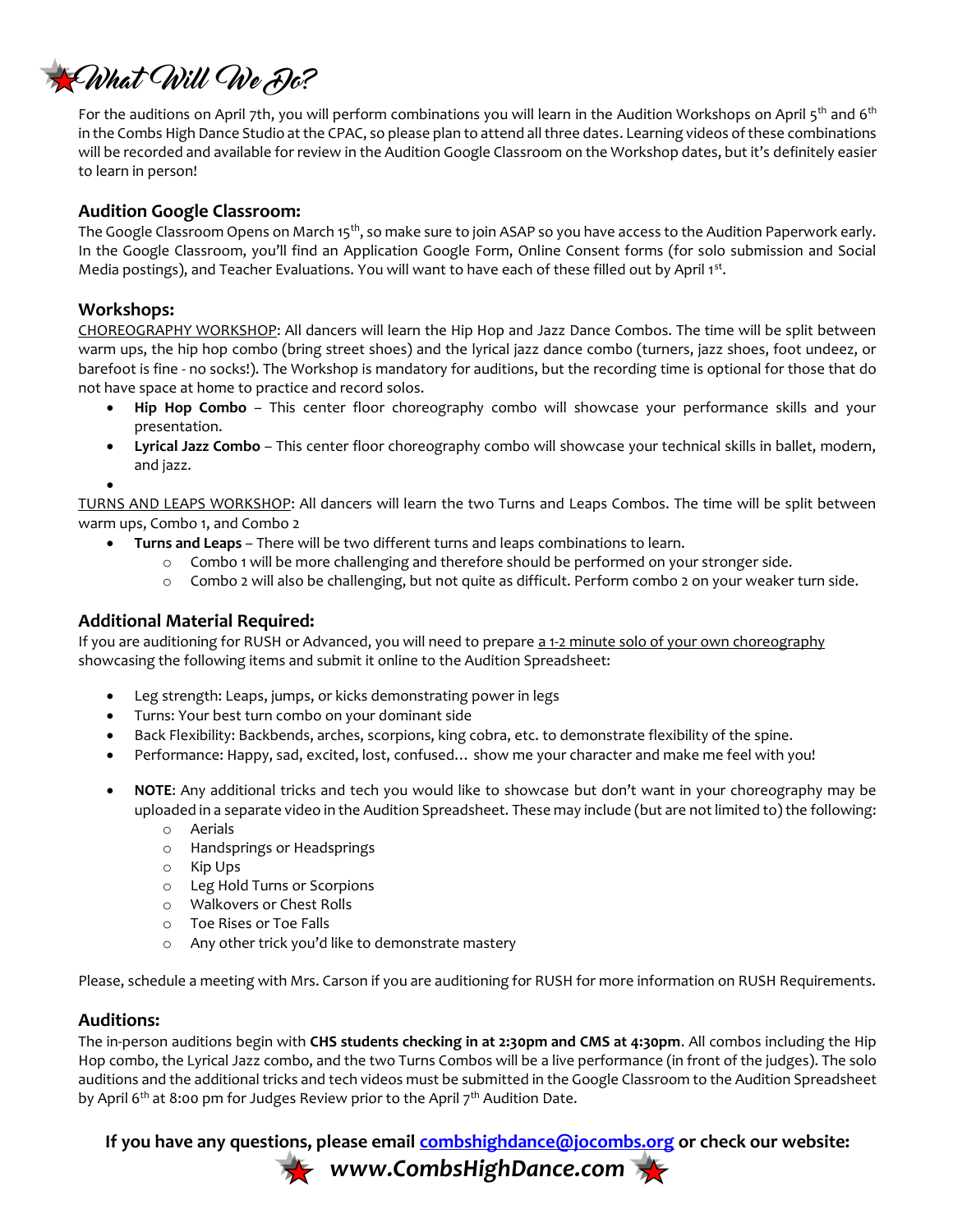Auditition and Workshop Schedule

#### 2022 Combs High Dance Audition Classroom (opens March 16th) Class Code 5reh4rs

Invite: https://classroom.google.com/c/NDc0NDcwMDcyOTgy?cjc=5reh4rs

- Read Dance Placement Workshop and Audition Information Packet Completely
- Complete Combs High Dance Audition Application- Due April 1st
- Complete Online Consent form Due April 1st
- E-mail Teachers asking them to fill out the recommendation form. (ALL) Due April 1<sup>st</sup>

For more details, see the detailed info sheet on the Workshops and Auditions in the Google Classroom.

### Senior High Students

#### Day 1/ Friday, April 1, 2022

Application, Online Consent forms, and Teacher Evaluations due. Advanced and RUSH auditionees, prepare a 1-2 minute solo of your own choreography and for RUSH, schedule meeting with Mrs. Carson prior to auditions.

#### Day 2/ Tuesday, April 5, 2022 – 2:30-4:30, Dance Room

CHOREOGRAPHY WORKSHOP: All dancers will learn the Hip Hop and Jazz Dance Combos. The Workshop is mandatory for auditions.

#### Day 3/ Wednesday, April 6, 2022 – 2:30-4:00, Dance Room

TURNS AND LEAPS WORKSHOP: All dancers will learn the two Turns and Leaps Combos. Workshop is mandatory for auditions. Solo choreography video (and optional tricks and tech video) due to the 21-22 to the Audition Spreadsheet Link in Google Classroom by 8pm for Adjudication.

#### Day 4/ Thursday, April 7, 2022 – 3:00– end, Dance Room

Check in starting at 2:30 pm. Warm up on your own. 3:00 pm- Auditions will begin. All results including Intermediate, Advanced, and the 22-23 RUSH Dance Company will be posted in the Audition Google Classroom by 8:00pm.

#### Day 5/ Friday, April 8, 2022 – Conference, Room 411

RUSH Captain Application Meeting – Returning RUSH only

#### Day 6/ Tuesday, April 12, 2022 – 7:00pm, Virtual

Mandatory New RUSH Company Member Parent Meeting

#### Day 7/ Friday, April 15, 2022 – Conference, Room 411

Combs High Dance Club Officer Application Meeting

## Junior High Students

#### Day 1/ Friday, April 1, 2022

Application, Online Consent forms, and Teacher Evaluations due. Advanced and RUSH auditionees, prepare a 1-2 minute solo of your own choreography and for RUSH, schedule meeting with Mrs. Carson prior to auditions.

#### Day 2/ Tuesday, April 5, 2022 – 4:30-6:30, Dance Room

CHOREOGRAPHY WORKSHOP: All dancers will learn the Hip Hop and Jazz Dance Combos. The Workshop is mandatory for auditions.

#### Day 3/ Wednesday, April 6, 2022 – 2:30-4:00, Dance Room

TURNS AND LEAPS WORKSHOP: All dancers will learn the two Turns and Leaps Combos. Workshop is mandatory for auditions. Solo choreography video (and optional tricks and tech video) due to the 21-22 to the Audition Spreadsheet Link in Google Classroom by 8pm for Adjudication.

#### Day 4/ Thursday, April 7, 2022 – 3:00 – end, Dance Room

Check in starting at 4:30 pm. Warm up on your own. 4:45 pm- Auditions will begin.All results including Intermediate, Advanced, and the 22-23 RUSH Dance Company will be posted in the Google Classroom by 8:00pm.

#### Day 5/ Friday, April 8, 2022 – CHS Conference, Room 411

RUSH Captain Application Meeting – Returning RUSH only

#### Day 6/ Tuesday, April 12, 2022 – 7:00pm, Virtual

Mandatory New RUSH Company Member Parent Meeting

#### Day 7/ Thursday/Friday, April 14/15, 2022 – TBD

Combs High Dance Club Officer Application Meeting

#### Captain Auditions

#### Friday, May 9, 2022 – 4:30-6:30pm, Dance Room

- All New and Old RUSH Attend, 2022 Seniors optional but welcome!
- All members will have the opportunity to define what a captain looks like to them.
- Captains will have 10-20 minutes to teach a 30-45 sec combo to the group. See Captain Audition Info Sheet for details.
- All members present will vote for captain at the end of the rehearsal
- Upon Completion, we will hold the Captain Team Vote. Candidates will answer questions and whole team vote ballots will be distributed and collected virtually. Captains will be announced May 10, 2022 in the Audition Google Classroom.

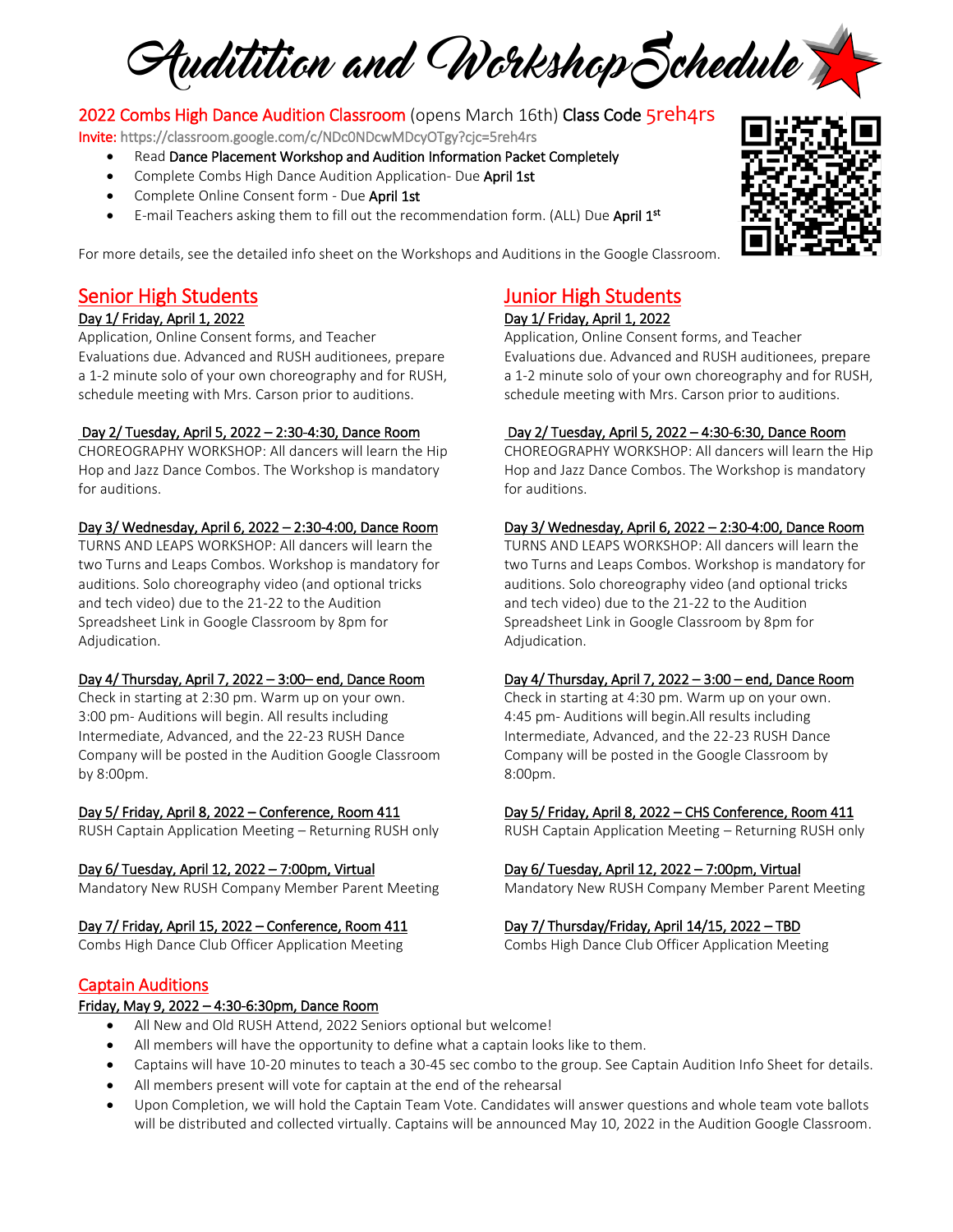Audition Helpful Hints

In preparation for your audition, here is a helpful hint page that will help your audition run a bit more smoothly!

## **1st** - Always be on time!

**Helpful hint:** 15 minutes early is considered on time!

## **2nd** - Make sure you have all needed items

(i.e. jazz shoe, hair ties, the correct clothing, and a great attitude!)

**Helpful hint:** Make a list of things you need and check it twice before you leave!

# **3rd** - Double-Check Your Appearance

**Helpful hint:** wear tight fitting clothing so that judges can see movement easily. Black or dark grey is best and please no bra straps!! Your hair **MUST** be pulled back, no stragglers or bangs please! Lastly, if you wear make-up, keep it natural.

# **4th** - Be Professional

**Helpful Hint:** treat this as a job interview; be on your best behavior and BE PROFESSIONAL! The entire audition process will be run a lot smoother if everyone is cooperating and has an **awesome attitude**!

# **5th** - Practice Your Technique

**Helpful Hint:** You all know the elements required, so practice hard and do your best!

Good Luck!

*"Don't lower your expectations to meet your performance. Raise your level of performance to meet your expectations. Expect the best of yourself, and then do what is necessary to make it reality." ~ Anonymous*

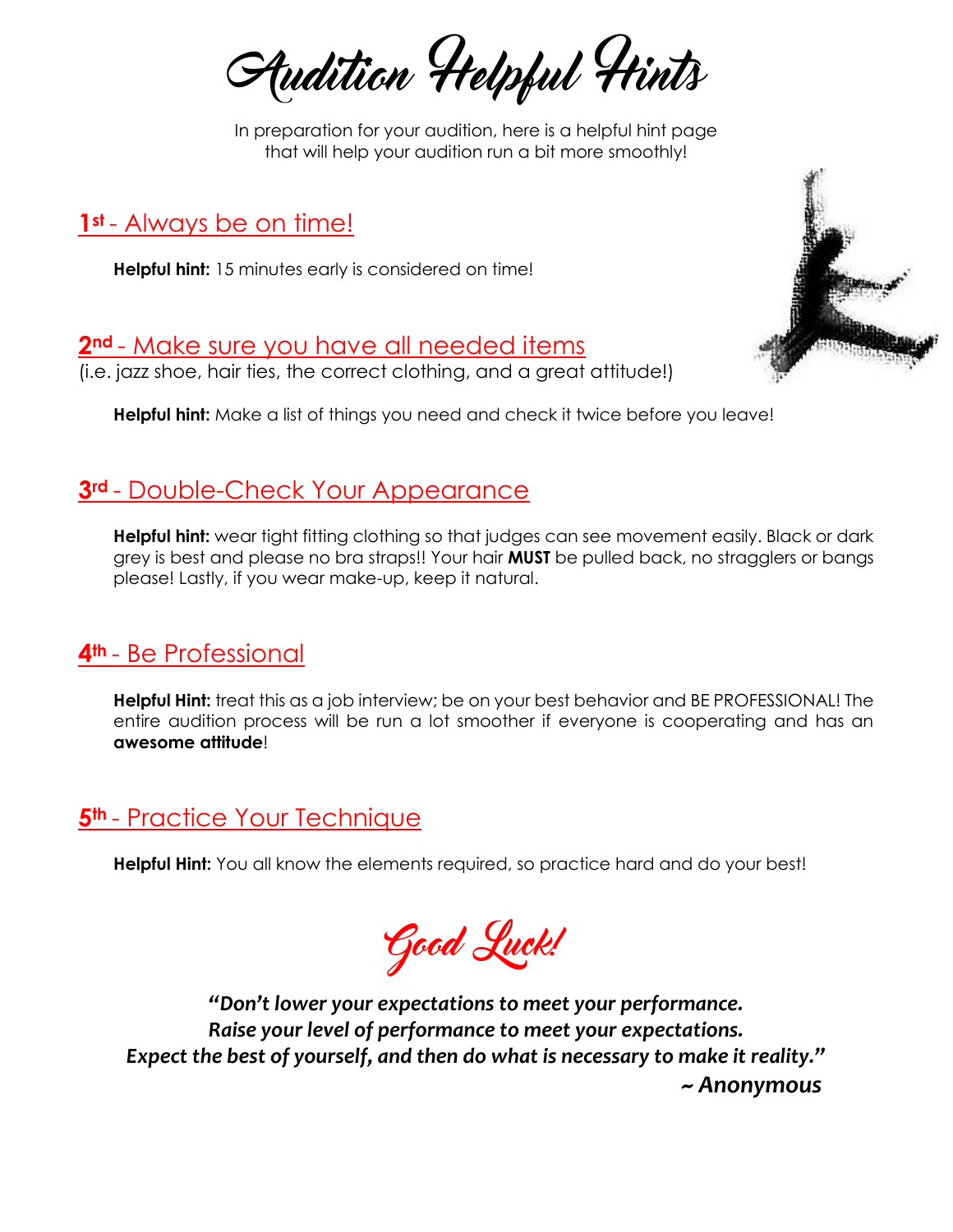

*Do you want to enhance your technique and performance skills this summer? Join RUSH Dance Company for our Summer Dance Camps in June and July!*

*Dancers will have the opportunity to work on technical and performance skills with guest teachers and choreographers to prepare for the upcoming school year in turns, jumps, leaps, strength, and flexibility. Stay out of the hot summer sun and don't miss out on your chance to dance all summer long!*

# MONTHLY -  $$45 / DANCER$  OR DROP IN RATE -  $$5 / DAY$





Dancers will work on Intermediate and Advanced technique and choreography. This camp is open to all levels of dancers who are dedicated to improving technique and performance.

> **Monday – Thursday, June 6 – June 30 from 7-9 am in the CHS Dance Room**

**RUSH SUMMER INTENSIVE!!** Dancers and Officers will work on Advanced choreography for competition and performance, and leadership training for the year. This camp is open to RUSH Dance Company dancers and Advanced Level Dancers interested in understudying for RUSH or to audition for those new to Combs.

**Tuesday – Thursday, July 12 – 14 From 8 am – 3 pm in the CHS Dance Room**